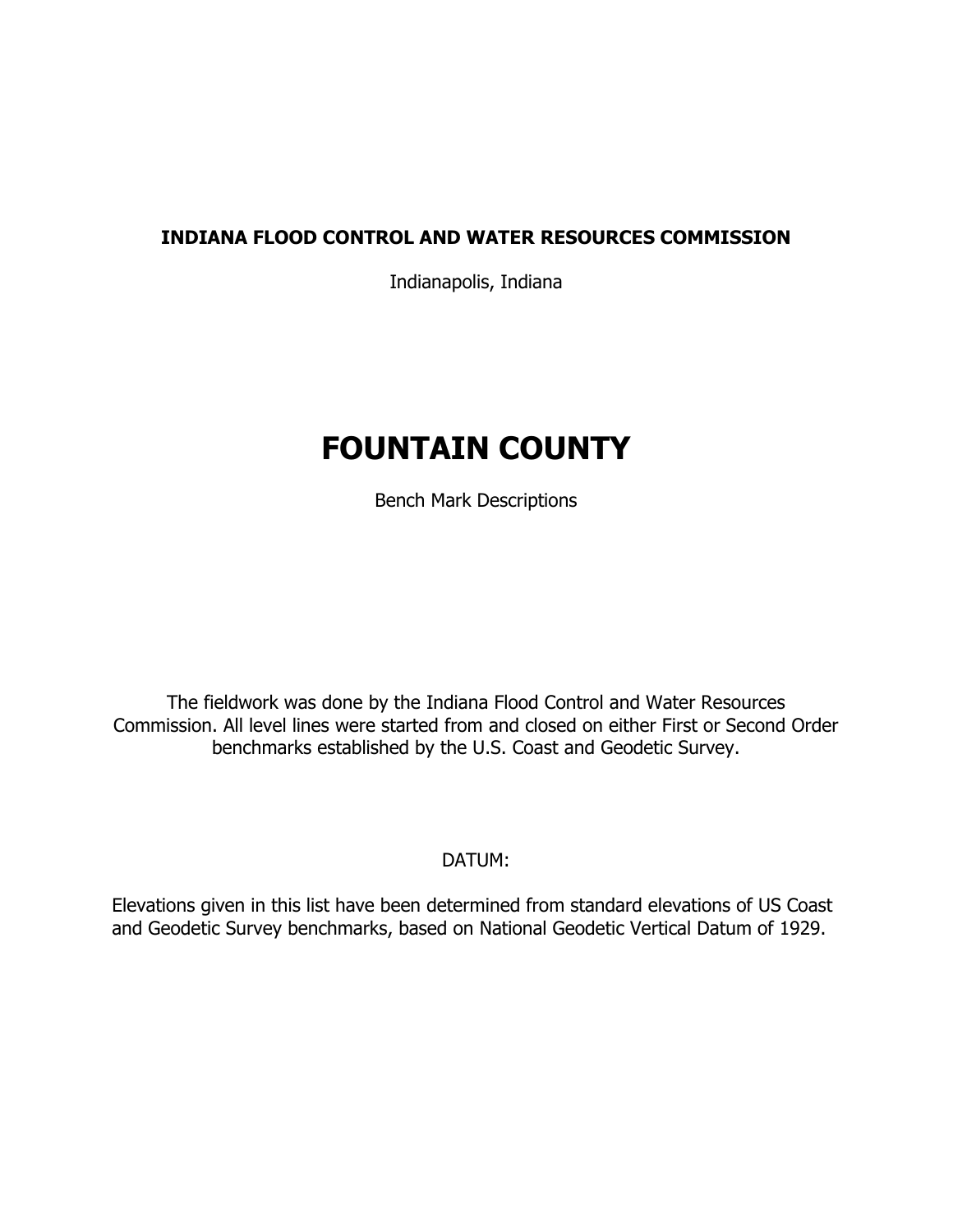# **IFC&WRC TBM SMC 13, 1958**

In Parke County, Wallace Quad., in the NE  $\frac{1}{4}$  of Sec. 3, T. 17 N., R. 7 W., 2<sup>nd</sup> P.M.; about 0.95 mile north of Grange Corner; 0.95 mile north along a gravel 280 East Road from its intersection with 1260 North Road at Grange Corner to an east-west "T"-road (Fountain-Parke County Line Road  $-$  Zackmire Road), in the southwest  $\frac{1}{4}$  of the intersection; set in the southwest side of a 15-inch Walnut tree, 27 feet west of the centerline of 280 East Road, 24 feet south of the centerline of Fountain-Parke County Line Road (Zackmire Road), 2 feet above the intersection, 0.4 foot above the ground; a railroad spike driven through a brass tag, stamped "TBM SMC 13 1958".

2<sup>nd</sup> ORDER

# **686.609 feet NGVD 1929**

# **USC&GS BM H 103, 1946**

In Fountain County, Wallace Quad., in the SW  $\frac{1}{4}$  of Sec. 27, T. 18 N., R. 7 W., 2<sup>nd</sup> P.M.; about 2.8 miles southwest of Wallace; 2.6 miles west along State Road 234 from its intersection with State Road 341 to a north-south crossroad and a 1.6 foot pipe culvert under the highway; set in top of and at the west end of the north concrete headwall of the culvert, 139 feet west of the centerline of the crossroad, 23 feet north of the centerline of State Road 234, 6.9 feet west of the east face of the headwall, 0.5 foot below the road; a US Coast and Geodetic Survey bench mark tablet, stamped "H 103 1946".

 $2^{nd}$  ORDFR

# **694.172 feet NGVD 1929**

# **IFC&WRC TBM SMC 14, 1958**

In Fountain County, Wallace Quad., in the SW  $\frac{1}{4}$  of Sec. 34, T. 18 N., R. 7 W.,  $2^{nd}$  P.M.; about 3.1 miles southwest of Wallace; 2.6 miles west along State Road 234 from its intersection with State Road 341 to a north-south crossroad, thence 0.55 mile south to the Sawmill Road 30 foot wooden deck bridge over Buffalo Creek; set in top of the northeast concrete wingwall of the bridge, 19 feet east of the centerline of the road, 7.3 feet southwest of the northeast end of the wingwall, 1.1 feet below the road; a chiseled triangle.

2<sup>nd</sup> ORDER

# **602.655 feet NGVD 1929**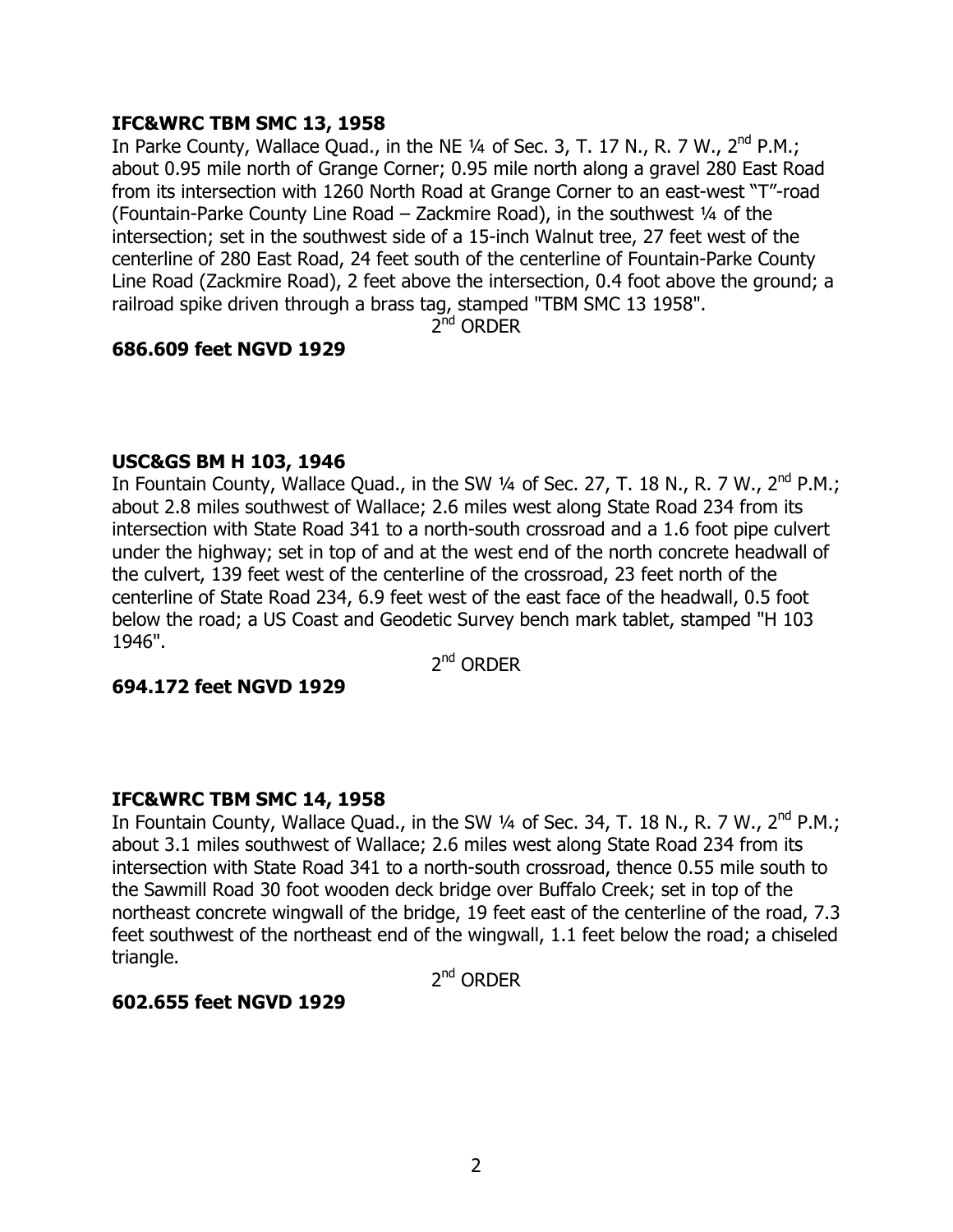# **IFC&WRC BM FOU 1, 1958**

In Fountain County, Wallace Quad., in the SE  $\frac{1}{4}$  of Sec. 34, T. 18 N., R. 7 W., 2<sup>nd</sup> P.M.; about 1.15 miles northwest of Grange Corner; 0.95 mile north along a gravel 280 East Road from its intersection with 1260 North Road at Grange Corner to an east-west "T"road (Fountain-Parke County Line Road  $-$  Zackmire Road), thence 0.55 mile generally west-northwest to a one-span steel truss bridge over Sugar Mill Creek; set in top of the northeast wingwall of the bridge, 11 feet east of the centerline of the road, 1.1 feet north of the south face of the north abutment, 1 foot below the road; a Indiana Flood Control and Water Resources Commission bronze bench mark tablet, stamped "FOU 1 1958".

2<sup>nd</sup> ORDER

# **604.188 feet NGVD 1929**

# **IFC&WRC TBM SMC 15, 1958**

In Fountain County, Wallace Quad., in the NW  $\frac{1}{4}$  of Sec. 35, T. 18 N., R. 7 W., 2<sup>nd</sup> P.M.; about 2.3 miles southwest of Wallace; 2.0 miles west along State Road 234 from its intersection with State Road 341 to a 3-foot box culvert under the highway; set in the west side of an 11-inch White Poplar tree, 31 feet south of the centerline of State Road 234, 14 feet north of the south headwall of the culvert, 5.5 feet below the road, 1 foot above the ground; a railroad spike driven through a brass plate, stamped "TBM SMC 15 1958".

 $2^{nd}$  ORDFR

# **682.068 feet NGVD 1929**

# **USC&GS BM G 103, 1946**

In Fountain County, Wallace Quad., in the SE  $\frac{1}{4}$  of Sec. 26, T. 18 N., R. 7 W., 2<sup>nd</sup> P.M.; about 1.9 miles southwest of Wallace; at the State Road 234 twin-arch concrete bridge over Sugar Mill Creek; set in top at the west end of the north concrete guardrail of the bridge, 19.3 feet east of the west end of the north guardrail, 12 feet north of the centerline of the road, 3.5 feet above the road; a US Coast and Geodetic Survey bench mark disk, stamped "G 103 1946".

 $2^{nd}$  ORDFR

# **636.885 feet NGVD 1929**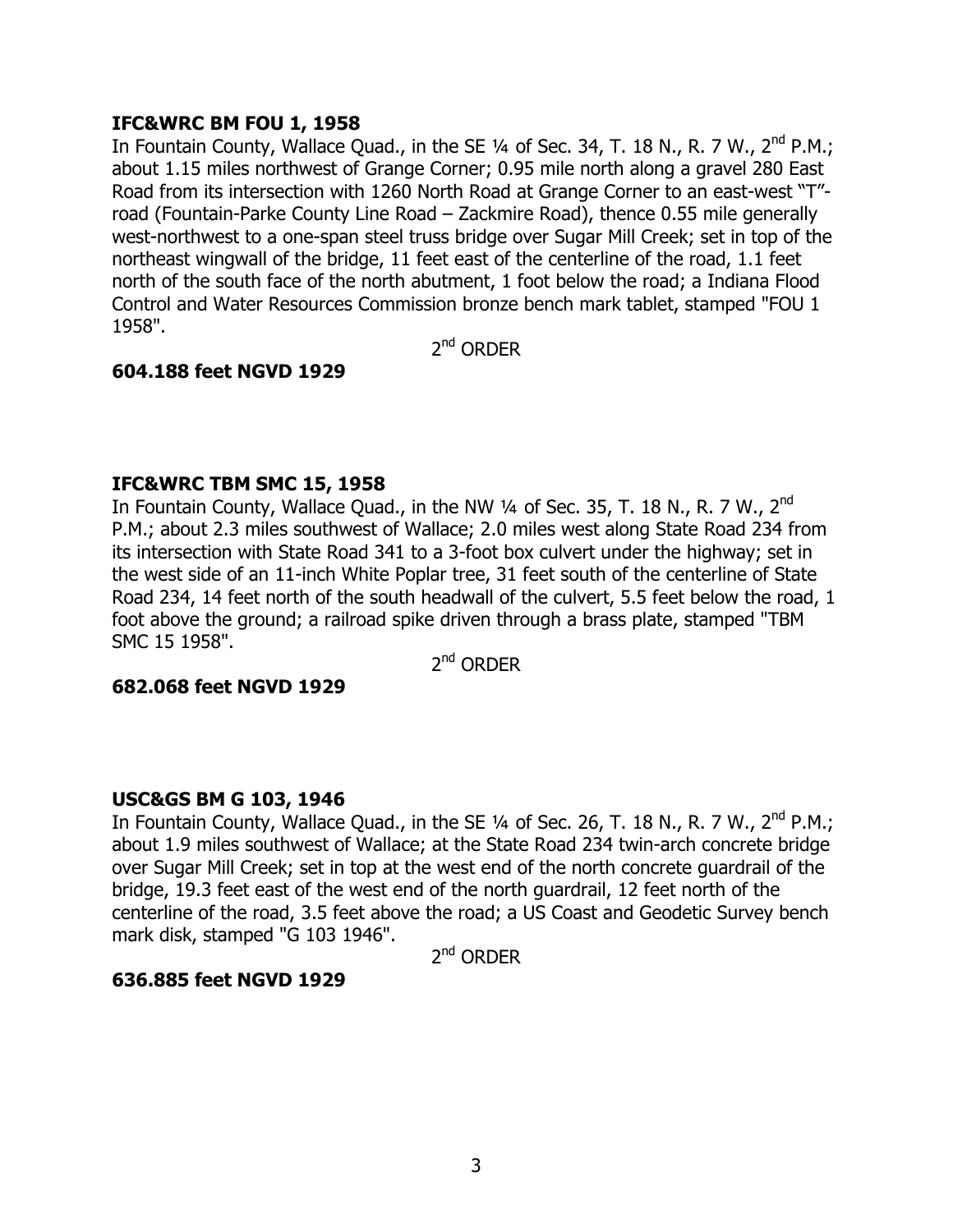# **USC&GS BM F 103, 1946**

In Fountain County, Wallace Quad., in the SW 1/4 of Sec. 25, T. 18 N., R. 7 W., 2<sup>nd</sup> P.M.; about 1.5 miles southwest of Wallace; at the intersection of State Road 234 and Weaver Road, at a 4-foot concrete culvert under State Road 234; set in the top of and at the east end of the north headwall of the culvert, 210 feet west of the centerline of Weaver Road, 30 feet north of the centerline of State Road 234, 4 feet below the road, 1.7 feet west of the east face of the headwall; a US Coast and Geodetic Survey bench mark disk, stamped "F 103 1946".

2nd ORDER

# **695.507 feet NGVD 1929**

# **IFC&WRC TBM SMC 16, 1958**

In Fountain County, Wallace Quad., in the SW  $\frac{1}{4}$  of Sec. 25, T. 18 N., R. 7 W., 2<sup>nd</sup> P.M.; about 1.15 miles southwest of Wallace; 0.5 mile north along Weaver Road from its intersection with State Road 234 to a 2 foot box culvert under the road; set in top of and at the center of the west headwall of the culvert, 11 feet west of the centerline of Weaver Road, 1.5 feet below the road; a chiseled triangle.

 $2^{nd}$  ORDER

# **695.241 feet NGVD 1929**

# **IFC&WRC TBM SMC 17, 1958**

In Fountain County, Wallace Quad., in the NW  $\frac{1}{4}$  of Sec. 25, T. 18 N., R. 7 W., 2<sup>nd</sup> P.M.; about 0.75 mile southwest of Wallace; about 1 mile generally north along Weaver Road from its intersection with State Road 234; set in the east side of a 10-inch twin fork Red Oak tree, 14 feet west of the centerline of Weaver Road, 0.6 foot above the ground, about level with the road; a railroad spike driven through a brass plate, stamped "TBM SMC 17 1958".

 $2^{nd}$  ORDFR

# **702.742 feet NGVD 1929**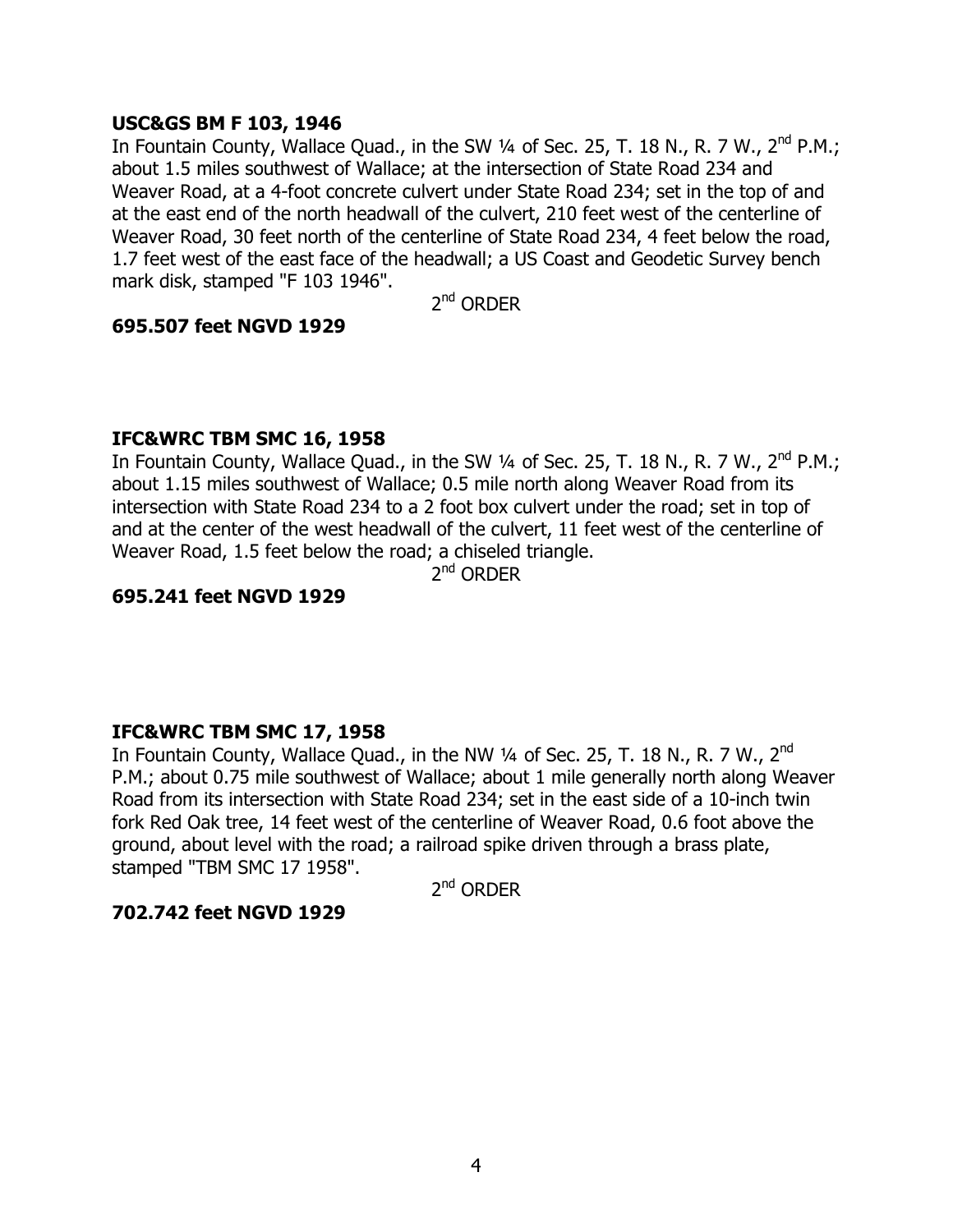# **IFC&WRC BM FOU 2, 1958**

In Fountain County, Wallace Quad., in the SE  $\frac{1}{4}$  of Sec. 24, T. 18 N., R. 7 W., 2<sup>nd</sup> P.M.; about 0.45 mile west of Wallace; 0.8 mile west along State Road 234 from its intersection with State Road 341 to Weaver Road, thence 1.5 miles generally north to a one-span steel truss bridge over Sugar Mill Creek; set in top of the southwest abutment of the bridge, 12 feet west of the centerline of the road, 0.7 foot south of the north face of the south abutment, about level with the road; a Indiana Flood Control and Water Resources Commission bronze bench mark tablet, stamped "FOU 2 1958".

 $2^{nd}$  ORDFR

# **640.831 feet NGVD 1929**

# **IFC&WRC TBM SMC 20, 1958**

In Fountain County, Wallace Quad., in the NE  $\frac{1}{4}$  of Sec. 25, T. 18 N., R. 7 W., 2<sup>nd</sup> P.M.; about 0.7 mile south of Wallace; 0.7 mile south along State Road 341 from the Post Office in Wallace to a 10-foot box culvert under State Road 341; set in top of the west headwall of the culvert, 11 feet west of the centerline of State Road 341, 5 feet south of the north end of the west headwall, 1.8 feet above the road; a chiseled triangle.

 $2^{nd}$  ORDER

# **660.583 feet NGVD 1929**

# **USC&GS BM E 103, 1946**

In Fountain County, Wallace Quad., in the NW  $\frac{1}{4}$  of Sec. 31, T. 18 N., R. 6 W., 2<sup>nd</sup> P.M.; about 1.4 miles south of Wallace; at the intersection of State Road 341 and State Road 234, in the southeast quarter of the intersection; set in top of a concrete post, 112 feet east of the centerline of State Road 341, 30 feet southwest of the centerline of State Road 234, 1.3 feet north of a fence line, 1.8 feet east of a white wooden witness post, 0.4 foot above the ground; a US Coast and Geodetic Survey bench mark disk, stamped "E 103 1946".

2<sup>nd</sup> ORDER

# **719.795 feet NGVD 1929**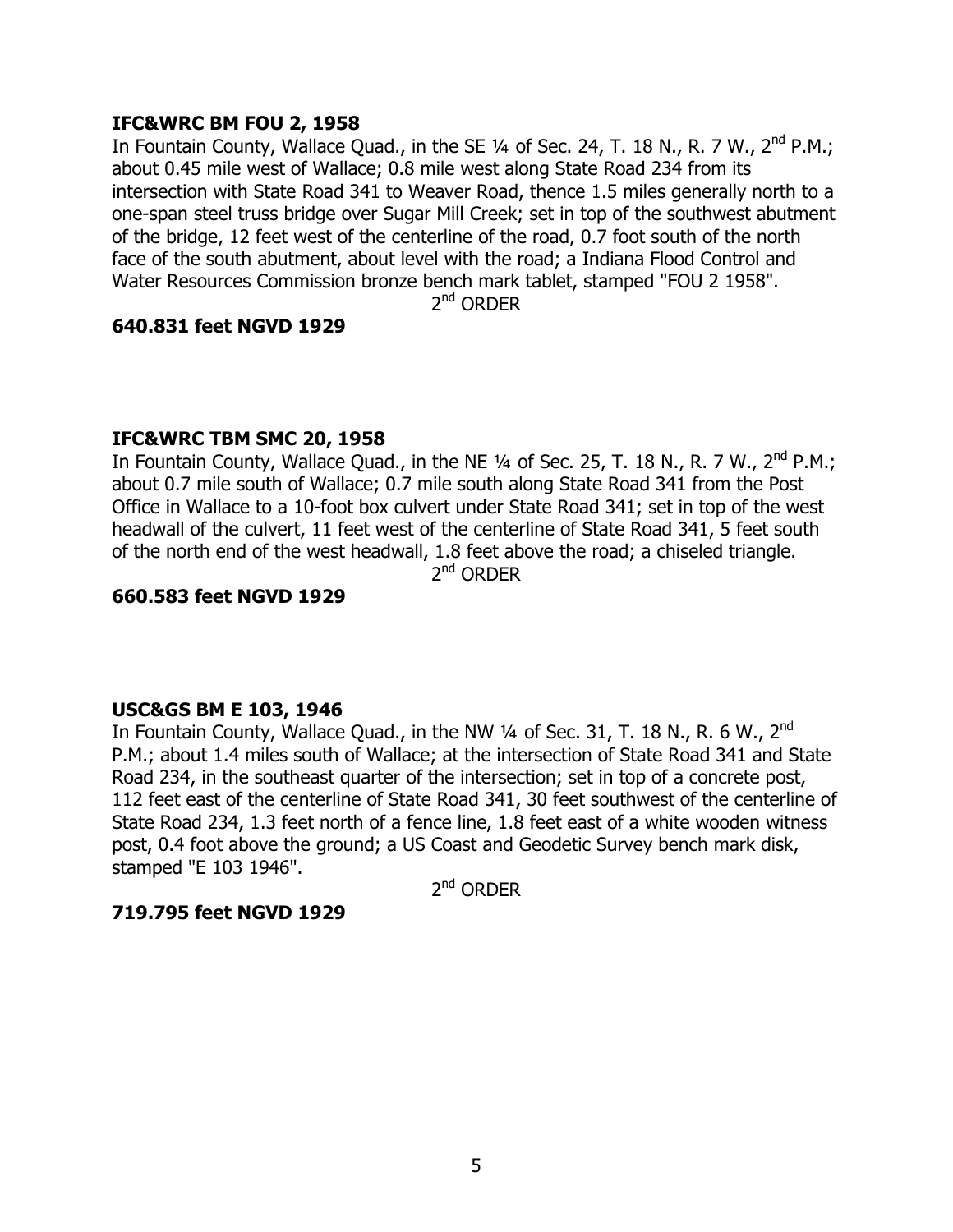# **IFC&WRC BM FOU 7, 1958**

In Fountain County, Wallace Quad., in the NW  $\frac{1}{4}$  of Sec. 30, T. 18 N., R. 6 W., 2<sup>nd</sup> P.M.; about 0.35 mile south of Wallace; at the State Road 341 one-span steel truss bridge over Sugar Mill Creek; set in top at the east end of the south abutment of the bride, 11 feet east of the centerline of the road, 1.9 feet south of the north face of the south abutment, 1.2 feet below the road, a Indiana Flood Control and Water Resources Commission bronze bench mark tablet, stamped "FOU 7 1958".

2<sup>nd</sup> ORDER

# **650.667 feet NGVD 1929**

# **IFC&WRC BM FOU 6, 1958**

In Fountain County, Wallace Quad., in the SW 1/4 of Sec. 19, T. 18 N., R. 6 W., 2<sup>nd</sup> P.M.; about 0.3 mile east of Wallace; at the Lutheran Church Road one-span covered bridge over Sugar Mill Creek; set in the top of and at the north end of the west abutment of the bridge, 9 feet north of the centerline of the road, 0.4 foot north of the northwest corner of the wooden part of the bridge, 0.8 foot below the road; a Indiana Flood Control and Water Resources Commission bronze bench mark tablet, stamped "FOU 6 1958".

2nd ORDER

# **655.095 feet NGVD 1929**

# **IFC&WRC TBM SMC 22, 1958**

In Fountain County, Wallace Quad., in the SW  $\frac{1}{4}$  of Sec. 19, T. 18 N., R. 6 W., 2<sup>nd</sup> P.M.; at Wallace; at the intersection of State Road 341 and an east-west blacktop road (Lutheran Church Road to the east and Sulphur Springs Road to the west), in the northeast quarter of the intersection; set in the top of and at the west end of the concrete step of the east sidewalk, 35 feet north of the centerline of Lutheran Church Road, 28 feet east of the centerline of State Road 341, 1.2 feet north oft the south face of the step, 0.8 foot above the road, 0.5 foot east of the west face of the step; a chiseled triangle.

2<sup>nd</sup> ORDER

# **701.843 feet NGVD 1929**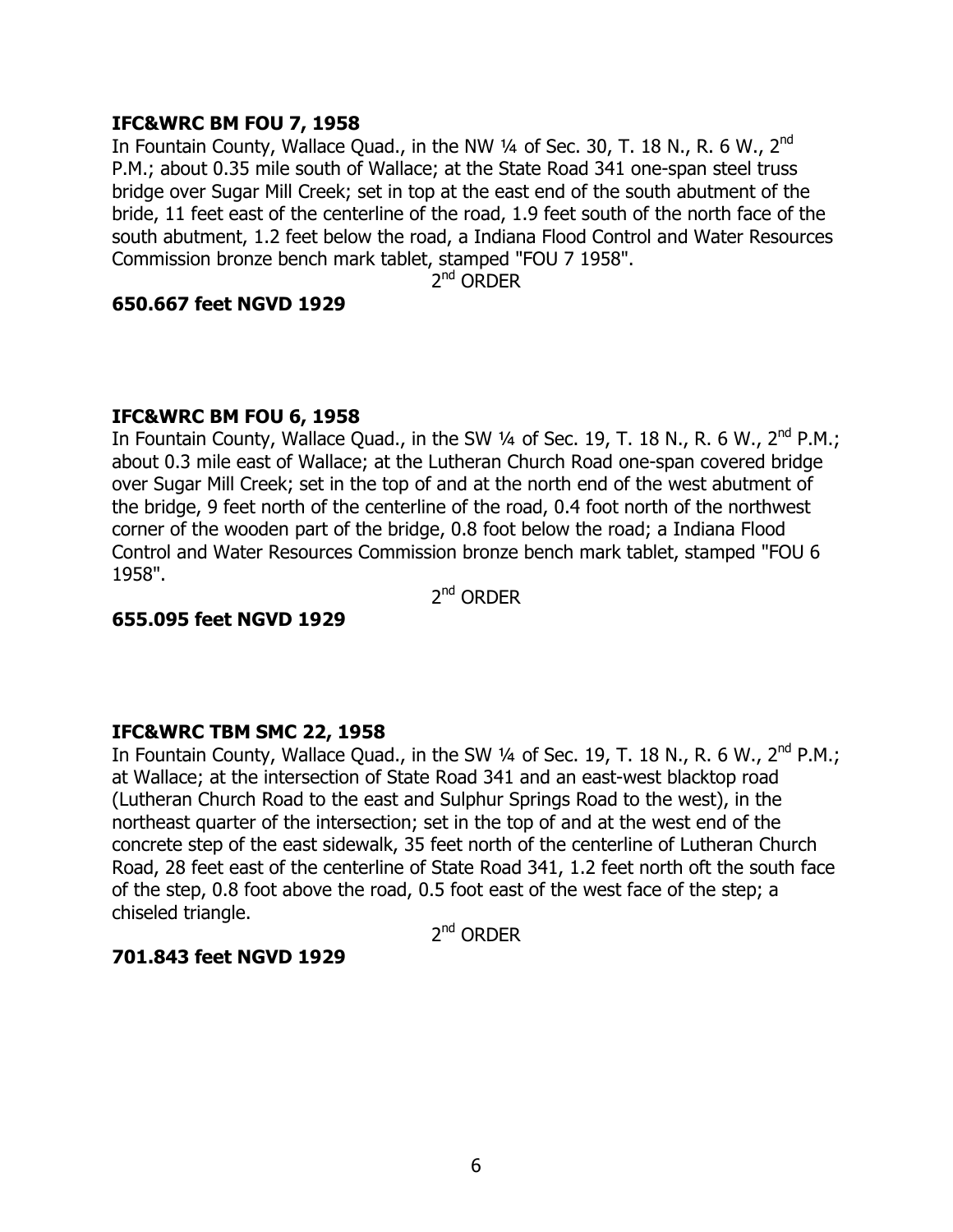# **IFC&WRC TBM SMC 18, 1958**

In Fountain County, Wallace Quad., in the NW  $\frac{1}{4}$  of Sec. 19, T. 18 N., R. 6 W., 2<sup>nd</sup> P.M.; at Wallace; at the High School; set in the top at the east end of the north concrete headwall of a 1-foot pipe culvert under the "T"-road east (Schoolhouse Road), 49 feet southwest of the southwest corner of the High School, 18 feet north of the centerline of the "T"-road east (Schoolhouse Road), 14 feet east of the centerline of State Road 341, about level with State Road 341; a chiseled square.

2<sup>nd</sup> ORDER

#### **707.889 feet NGVD 1929**

#### **IFC&WRC TBM SMC 23, 1958**

In Fountain County, Wallace Quad., in the NW  $\frac{1}{4}$  of Sec. 19, T. 18 N., R. 6 W., 2<sup>nd</sup> P.M.; about 0.35 mile northeast of Wallace; 0.35 mile east and north along a paved and gravel road (Schoolhouse Road) from its junction with State Road 341 at the High School in Wallace to a concrete bride over a small tributary to Sugar Mill Creek; set in the top of and at the east end of the south guardrail of the bridge, 8.5 feet south of the centerline of Schoolhouse Road, 2.2 feet west of the east end of the south guardrail, 1.5 feet above the road, 0.5 foot south of the north face of the guardrail; a chiseled triangle.

2<sup>nd</sup> ORDER

# **661.605 feet NGVD 1929**

#### **IFC&WRC BM FOU 5, 1958**

In Fountain County, Wallace Quad., in the SE  $1/4$  of Sec. 19, T. 18 N., R. 6 W., 2<sup>nd</sup> P.M.; about 0.7 mile east of Wallace; at the Lutheran Church Road 69-foot pony truss bridge over Still Water Creek; set in the top of the northeast end of the southeast bridge seat, 12 feet northeast of the centerline of Lutheran Church Road, 2.5 feet below the road, 1.3 feet north of the southeast end of the northeast end steel truss of the bridge; a Indiana Flood Control and Water Resources Commission bronze bench mark tablet, stamped "FOU 5 1958".

 $2^{nd}$  ORDER

# **661.163 feet NGVD 1929**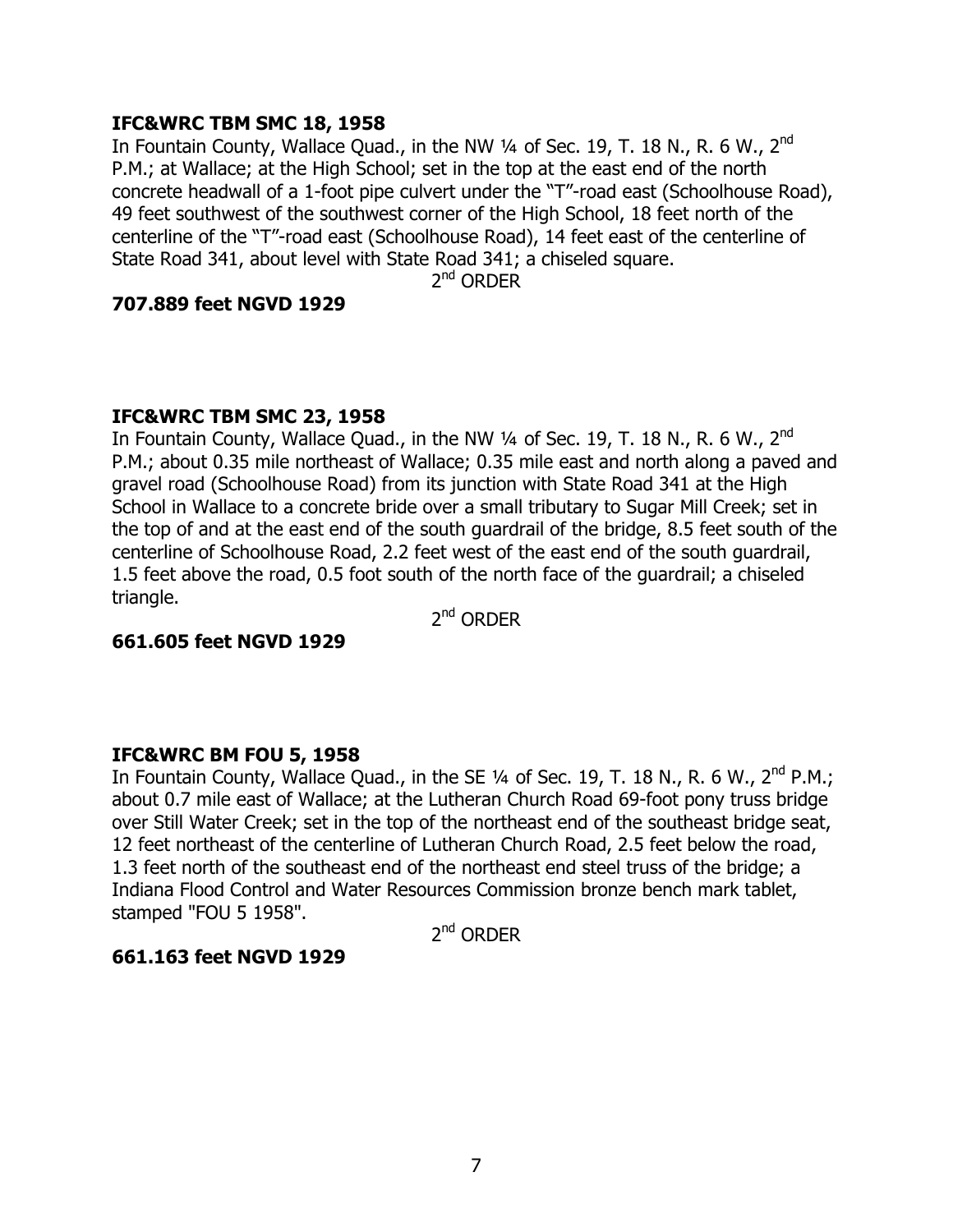# **USGS BM 699.1**

In Fountain County, Wallace Quad., in the NE  $\frac{1}{4}$  of Sec. 19, T. 18 N., R. 6 W., 2<sup>nd</sup> P.M.; about 1.1 miles northeast of Wallace; 1.15 miles east and north along a paved and gravel road (Schoolhouse Road) from its junction with State Road 341 at the high school in Wallace to a "T"-road north (675 East Road) and a 2 foot pipe culvert, under Schoolhouse Road; set in the top of the south headwall of the culvert, 75 feet west of the centerline of 675 East Road, 10 feet south of the centerline of Schoolhouse Road, 5.3 feet east of the west end of the south headwall, 1.8 feet above the road; a chiseled square.

2<sup>nd</sup> ORDER

# **699.435 feet NGVD 1929**

# **IFC&WRC TBM SMC 19, 1958**

In Fountain County, Wallace Quad., in the NE 1/4 of Sec. 19, T. 18 N., R. 6 W., 2<sup>nd</sup> P.M.; about 0.9 mile east of Wallace; 0.8 mile east and southeast along a paved road (Lutheran Church Road) from its junction with State Road 341 at the Post Office in Wallace to a "T"-road northeast, thence 0.6 mile northeast and north to a right angle turn east; set in the southeast side of a 15-inch twin-trunk Walnut tree, 80 feet east of the right angle turn, 9 feet south of the centerline of the road, 1.4 feet above the road, 0.8 foot above the ground; a railroad spike driven through a brass plate, stamped "TBM SMC 19 1958".

 $2^{nd}$  ORDFR

# **714.606 feet NGVD 1929**

# **IFC&WRC BM FOU 4, 1958**

In Fountain County, Wallace Quad., in the NW  $\frac{1}{4}$  of Sec. 20, T. 18 N., R. 6 W., 2<sup>nd</sup> P.M.; about 1.3 miles northeast of Wallace; at the Schoolhouse Road 46-foot wooden deck bridge over Sugar Mill Creek; set in the top of the southwest concrete wingwall of the bridge, 12 feet south of the centerline of the road, 6.6 feet southwest of the west end of the south wooden guardrail, 1.5 feet below the road; a Indiana Flood Control and Water Resources Commission bronze bench mark tablet, stamped "FOU 4 1958".  $2^{nd}$  ORDFR

SUPERSEDED - see IFC&WRC BM FOU 4 RESET 1962

# **680.475 feet NGVD 1929**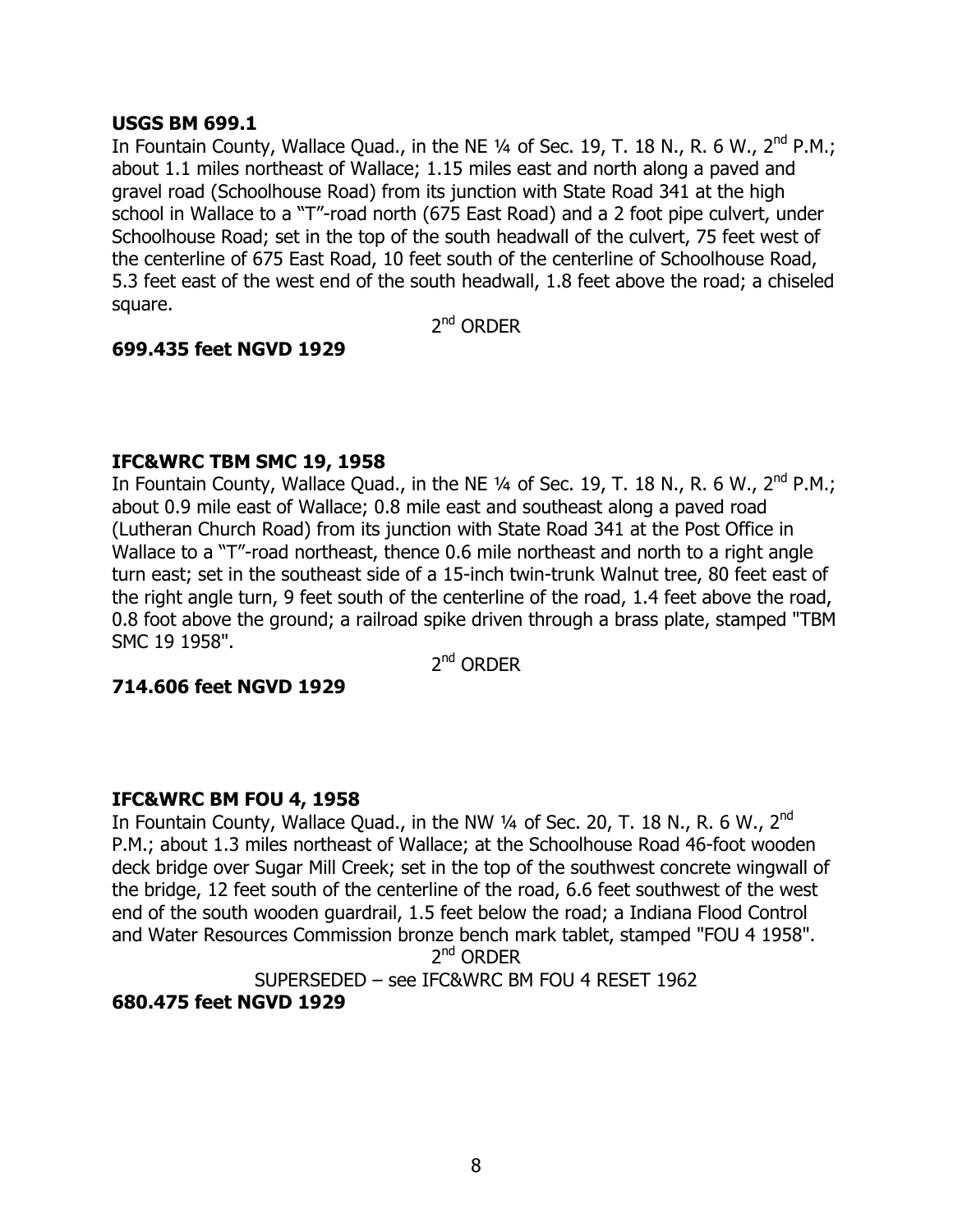# **IFC&WRC BM FOU 4 RESET 1962**

In Fountain County, Wallace Quad., in the NW 1/4 of Sec. 20, T. 18 N., R. 6 W., 2<sup>nd</sup> P.M.; about 1.3 miles northeast of Wallace; at the Schoolhouse Road bridge over Sugar Mill Creek; set in the top of a concrete post, 175 feet east of the bridge, 26 feet south of the centerline of the gravel road, 5.0 feet west of a 10-inch tree with a painted "BM" on it, 0.1 foot above the ground, a Indiana Flood Control and Water Resources Commission bronze bench mark tablet, stamped "FOU 4 1958 RESET 1962".

 $2^{nd}$  ORDER

# **694.660 feet NGVD 1929**

# **DNR BM WRN 15, 1986**

In Fountain County, Covington Quad., in the NW  $1/4$  of Sec. 36, T. 20 N., R 9 W., 2<sup>nd</sup> P.M.; at Covington; on US Highway 136 (Liberty Street) on the east side of Covington; set in the top of a concrete retaining wall, 92 feet southeast of the southeast corner of the Indiana Bell Telephone Company storage building, 42.3 feet southwest of a gray Stucco house (829 Liberty Street), 85.5 feet northwest of a "ESTER TEST WALLACE" plaque, directly north of the Mount Hope Cemetery, 29.5 feet from the centerline of US Highway 136 (Liberty Street), 1.6 feet above the sidewalk; a Department of Natural Resources bench mark tablet, stamped "WRN 15 1986".

2nd ORDER

# **568.731 feet NGVD 1929**

# **DNR TBM 56, 1986**

In Fountain County, Covington Quad., in the NW  $\frac{1}{4}$  of Sec. 36, T. 20 N., R. 9 W., 2<sup>nd</sup> P.M.; at Covington; on US Highway 136 (Liberty Street) on the east side of Covington; set in the north side of a wooden light pole, 89.5 feet southeast of the southeast corner of the Indiana Bell Telephone Company garage building, 99.5 feet southwest of a gray stucco house at 829 Liberty Street, 60.7 feet southwest of the Department of Natural Resources bench mark tablet "WRN 15 1986", 0.6 foot above the ground; a railroad spike driven through an aluminum tag, stamped "DEPARTMENT OF NATURAL RESOURCES TBM 56 1986".

 $2^{nd}$  ORDFR

# **566.812 feet NGVD 1929**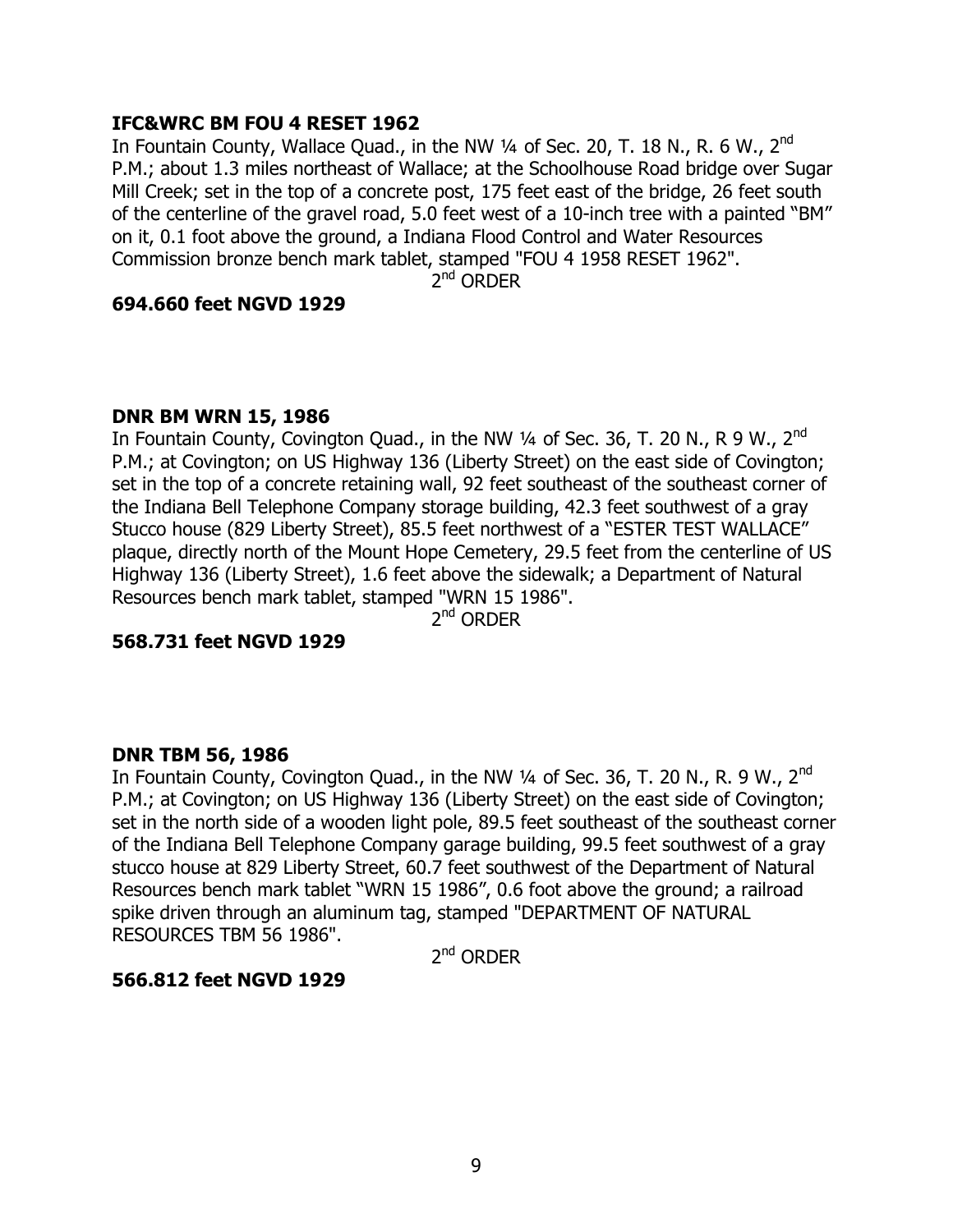## **NGS BM C 105 RESET 1986**

In Fountain County, Covington Quad., in the NE 1/4 of Section 36, T. 20 N., R. 9 W., 2<sup>nd</sup> P.M.; at Covington; at the intersection of Liberty Street and 8th Street, in the northeast quadrant of the intersection; 38.8 feet east of the centerline of Liberty Street, 60.4 feet east of a fire hydrant; a National Geodetic Survey Bench Mark tablet, stamped "C 105 RESET 1986".

#### **562.657 feet NGVD 1929**

#### **DNR BM FOU 10, 1986**

In Fountain County, Perrysville Quad, in the SE  $\frac{1}{4}$  of Sec. 3, T. 18 N., R. 9 W., 2<sup>nd</sup> P.M.; about 1.7 miles southeast of Perrysville; at the intersection of 700 South Road and 850 West Road; set in the top of and near the north end of the east concrete headwall of a small bridge over a tributary to the Wabash River, 59.0 feet north of the centerline of 850 West Road, 15.0 feet east of the centerline of 850 West Road, 2.5 feet southwest of the northeast end of the east headwall, 0.8 foot above the road; a Department of Natural Resources bench mark tablet, stamped "FOU 10 1986".

## **527.096 feet NGVD 1929**

# **DNR BM FOU 11, 1986**

In Fountain County, Perrysville Quad, in the South  $\frac{1}{2}$  of Sec. 23, T. 19 N., R. 9 W., 2<sup>nd</sup> P.M.; about 1.5 miles northeast of Perrysville; at the 300 South Road 12 foot concrete bridge over a small tributary to Wabash River, 12.0 feet northwest of the centerline of the road, 1.5 feet east of the west end of the headwall of the bridge, about level with the road; a Department of Natural Resources bench mark tablet, stamped "FOU 1 1986".

#### **499.674 feet NGVD 1929**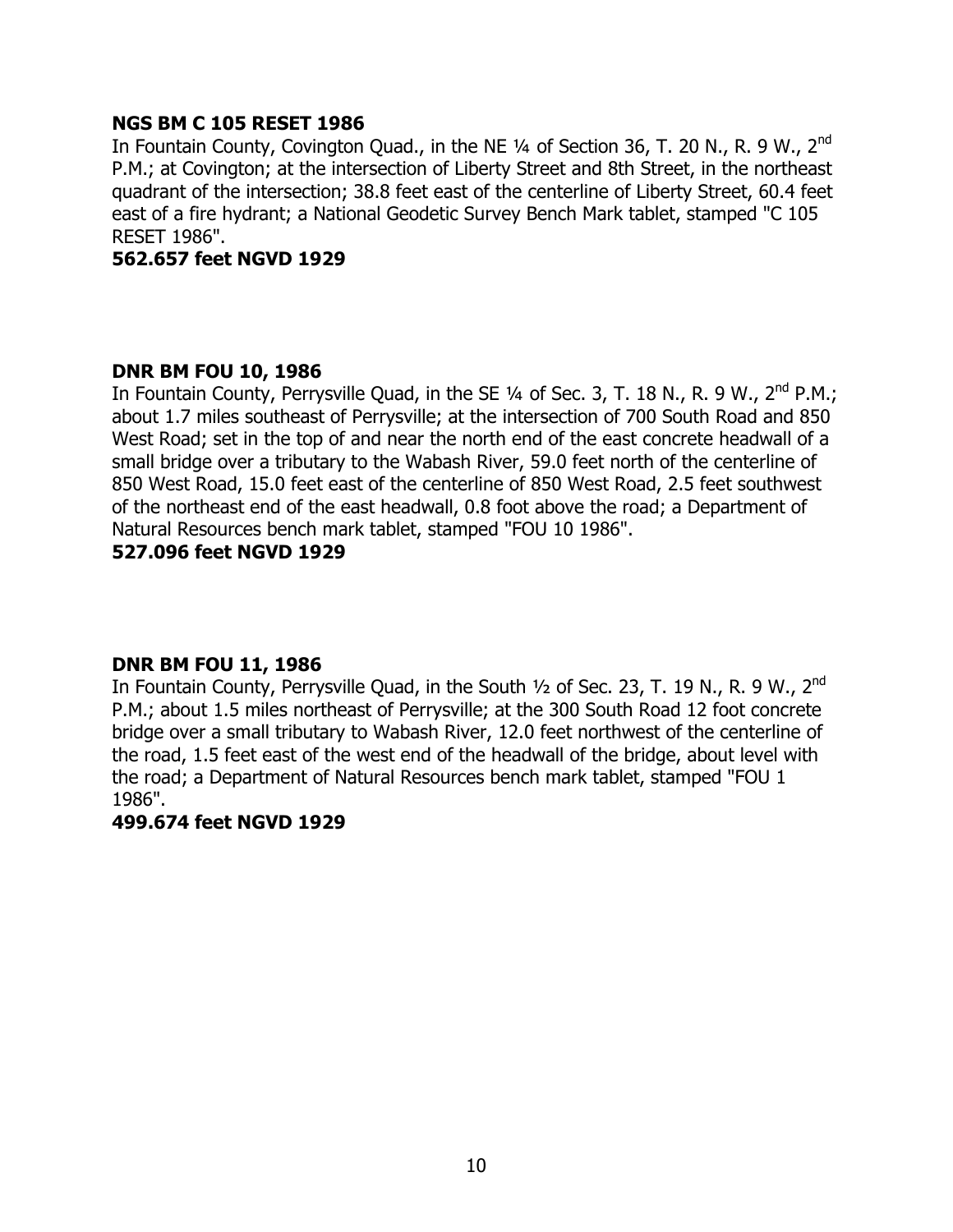## **DNR BM FOU 12, 1986**

In Fountain County, Perrysville Quad, in the Sec. 11, T. 19 N., R. 9 W., 2<sup>nd</sup> P.M.; about 3.0 miles northeast of Perrysville; near the intersection of 720 West Road and 170 South Road at a white frame house on the west side of 720 West Road; set in the top of a concrete reinforcement wall for a storm cellar, 134 feet west of the centerline of 720 West Road, 56.6 feet southwest of the southwest corner of the house, 39.8 feet southeast of the southeast corner of a garage, 11.0 feet south of an east-west fence line, 3.2 feet west of the east end of the concrete reinforcement wall; a Department of Natural Resources bench mark tablet, stamped "FOU 12 1986".

# **519.584 feet NGVD 1929**

# **DNR BM FOU 13, 1986**

In Fountain County, Perrysville Quad, in the NW  $\frac{1}{4}$  of Sec. 2, T. 19 N., R. 9 W., 2<sup>nd</sup> P.M.; about 4.5 miles north-northeast of Perrysville; at the interstate 74 east bound bridge over the Wabash River; set in the top of the east end of the north concrete curbing for the east bound bridge, 18.4 feet north of the centerline of the east bound bridge, 17.0 feet south of a "WABASH RIVER" sign, 3.0 feet southwest of the northeast end of the north curbing, 1.0 foot above the road; a Department of Natural Resources bench mark tablet, stamped "FOU 13 1986".

## **523.368 feet NGVD 1929**

# **DNR BM FOU 14, 1986**

In Fountain County, Covington Quad., in the SE 1/4 of Sec. 22, T. 20 N., R. 9 W., 2<sup>nd</sup> P.M.; about 1.0 mile northwest of Covington; at a 43-foot concrete bridge over Mud Run; set in the top of the northwest concrete wingwall of the bridge, 15.0 feet southwest of the centerline of the bridge, 0.5 foot northwest of the southeast face of the wingwall, 0.3 foot below the road; a Department of Natural Resources bench mark tablet, stamped "FOU 14 1986".

# **495.837 feet NGVD 1929**